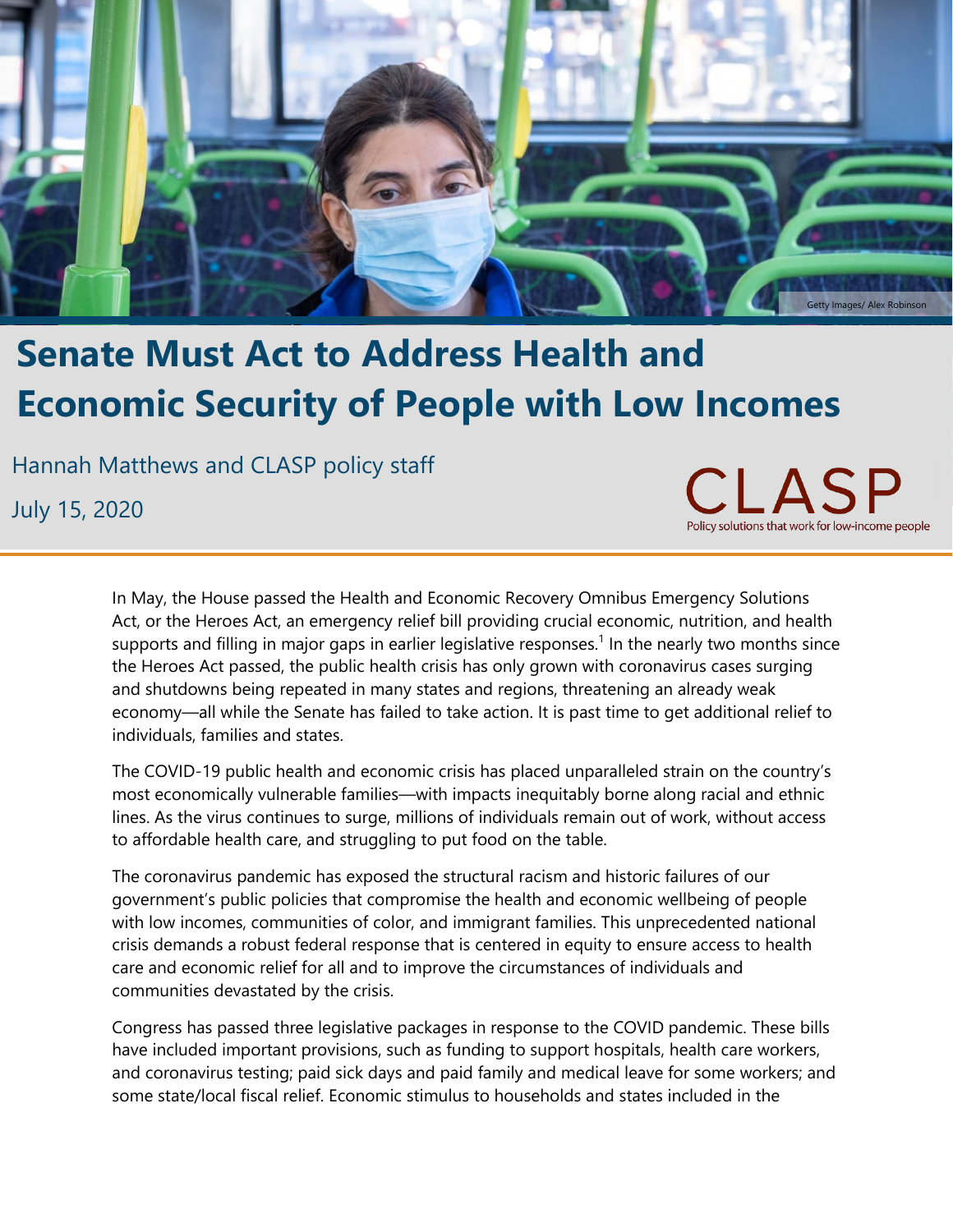legislative packages to date provided crucial relief but left individuals and families out and were insufficient to weather this prolonged crisis.

### **The Senate must take action**

The next response package must address the health and economic circumstances of individuals with low incomes, including low-income communities of color and immigrants, through the following urgent actions, many of which were included in the Heroes Act:

- Include immigrants and their families in relief efforts.
- Provide comprehensive and inclusive paid sick days and paid family and medical leave for all.
- Expand health and mental health services and income and nutrition supports for people in need.
- Invest in child care as an essential work support.
- Create employment opportunities for people with low incomes, including communities of color, youth and young adults, and individuals impacted by the criminal justice system.
- Provide fiscal relief for state and local governments to maintain core services critical for public health and economic recovery.

## **Include immigrants and their families in relief efforts**

Our ability to get through this public health crisis and rebuild a stronger economy depends on advancing policies that reach all individuals and families. Millions of immigrants have been excluded from health care access, economic stimulus payments, and other critical assistance included in previous coronavirus response bills. These exclusions not only hurt individuals and their families—including U.S. citizens—but also risk the health and livelihood of all our communities. Immigrant families hit hardest by the pandemic's economic and health effects are more likely to live in poverty, and more than a third have minor children. Children need their parents to be healthy, economically stable, and able to live without fear that accessing basic services and supports could lead to separation from family members or threaten their ability to obtain a green card. $2^2$ 

The Senate should correct the explicit exclusion of immigrants and their families from economic stimulus payments included in the CARES Act. The Act denied stimulus payments to entire families if the tax filer (or spouse, if filing jointly) uses an Individual Taxpayer Identification Number (ITIN). Nationwide, the Migration Policy Institute estimates that approximately 15.3 million people in families with mixed-immigration status were excluded from stimulus payments, including 3.7 million children and 1.7 million spouses who are U.S. citizens or green card holders.

Bills have been introduced in the House and Senate to fix this problem. The House-passed Heroes Act provides economic relief to children and adults in households that file taxes with an ITIN, if otherwise eligible. The American Citizen Coronavirus Relief Act and Economic Impact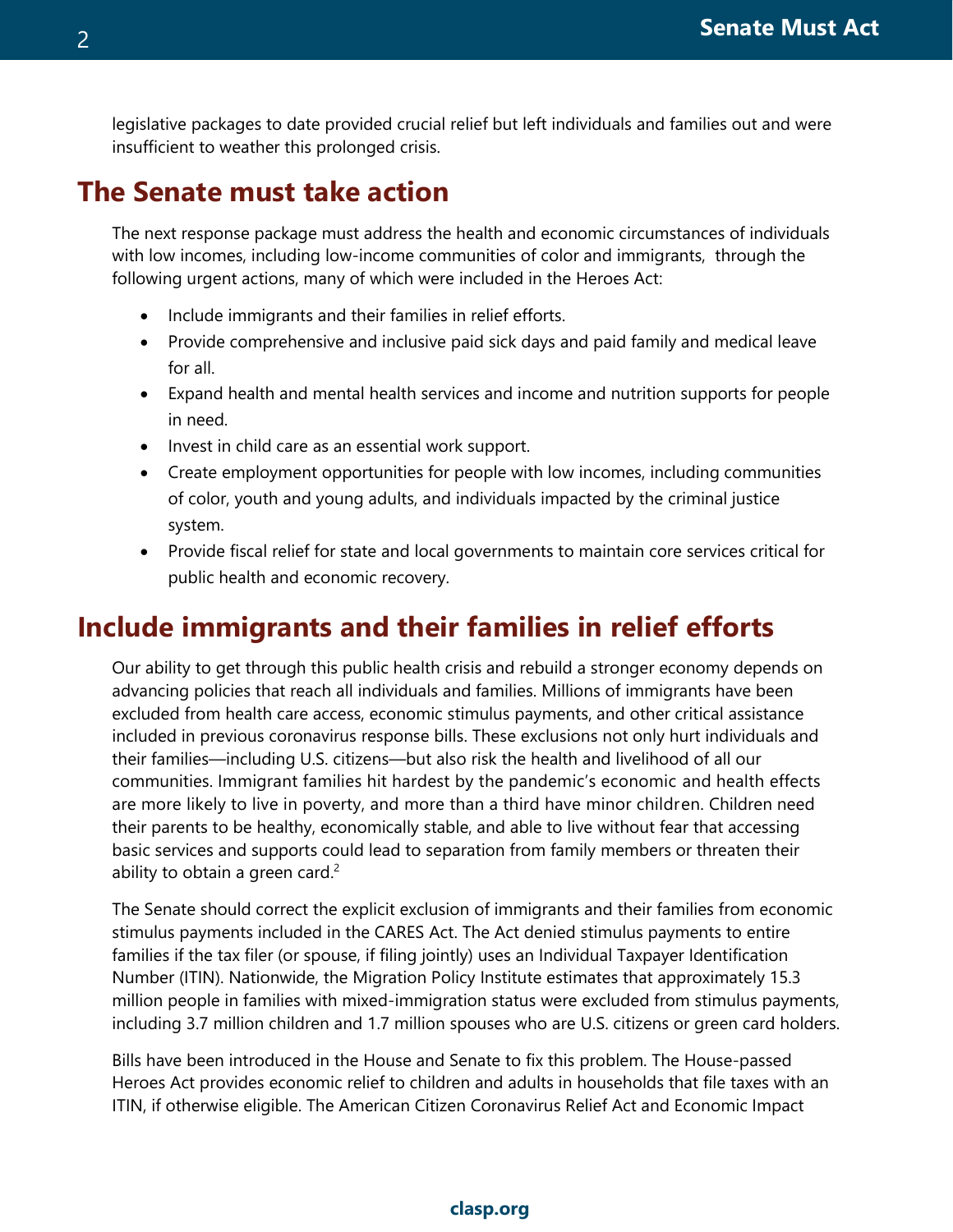Payment Fairness Act would partially address this problem by providing economic relief only to households where one of the filing adults has a Social Security number (SSN), leaving out millions of children—the majority of whom are U.S. citizens—in households where no parent files with an SSN. $^3$ 

All individuals, regardless of immigration status, must get coronavirus-related testing, treatment, and a vaccine when available. Health services, along with information about COVID-19 and about how to access health services and other benefit programs, must be available in multiple languages and through trusted community providers. People must also feel that they are safe in seeking care and help. Therefore, legislation should suspend the public charge rule and ensure that Immigration and Customs Enforcement ceases all operations at or near sensitive locations during the pandemic, including hospitals, health care clinics, testing centers, and food banks. Finally, Congress should automatically extend work authorization for Deferred Action for Childhood Arrival (DACA) recipients and Temporary Protected Status (TPS) holders to allow them to continue to support their families and fill essential roles, including many health care and service industry jobs, without an expiration date hanging over their heads.

## **Provide comprehensive and inclusive paid sick days and paid family and medical leave for all**

The reopening occurring in many states, despite the continuing surge in coronavirus infections, makes the availability of paid leave benefits even more crucial for public health. All workers, regardless of industry or business size, must be able to stay home when they are sick to protect their own health and the health of others. Congress has passed short-term paid sick days and limited paid family and medical leave provisions to provide critical help to many workers. The House-passed Heroes Act expanded the availability of leave by addressing carve-outs in previous legislation that primarily exclude workers earning low wages, who are predominantly women, people of color, and immigrants.

The Senate should close the gaps in paid sick days and paid family and medical leave provisions, including for gig workers, seasonal workers, first responders, health care workers, and those who work in large and small businesses, many of whom are essential and frontline workers. The emergency paid family and medical leave should be expanded to cover an individual's time to heal, especially as people recover from COVID-19, and to provide critical caregiving to a seriously ill loved one. No workers should be forced to choose between their economic security and caring for themselves or a loved one. And the lack of sufficient leave policies may inadvertently push those who are sick or symptomatic back to work when they may be contagious.<sup>4</sup>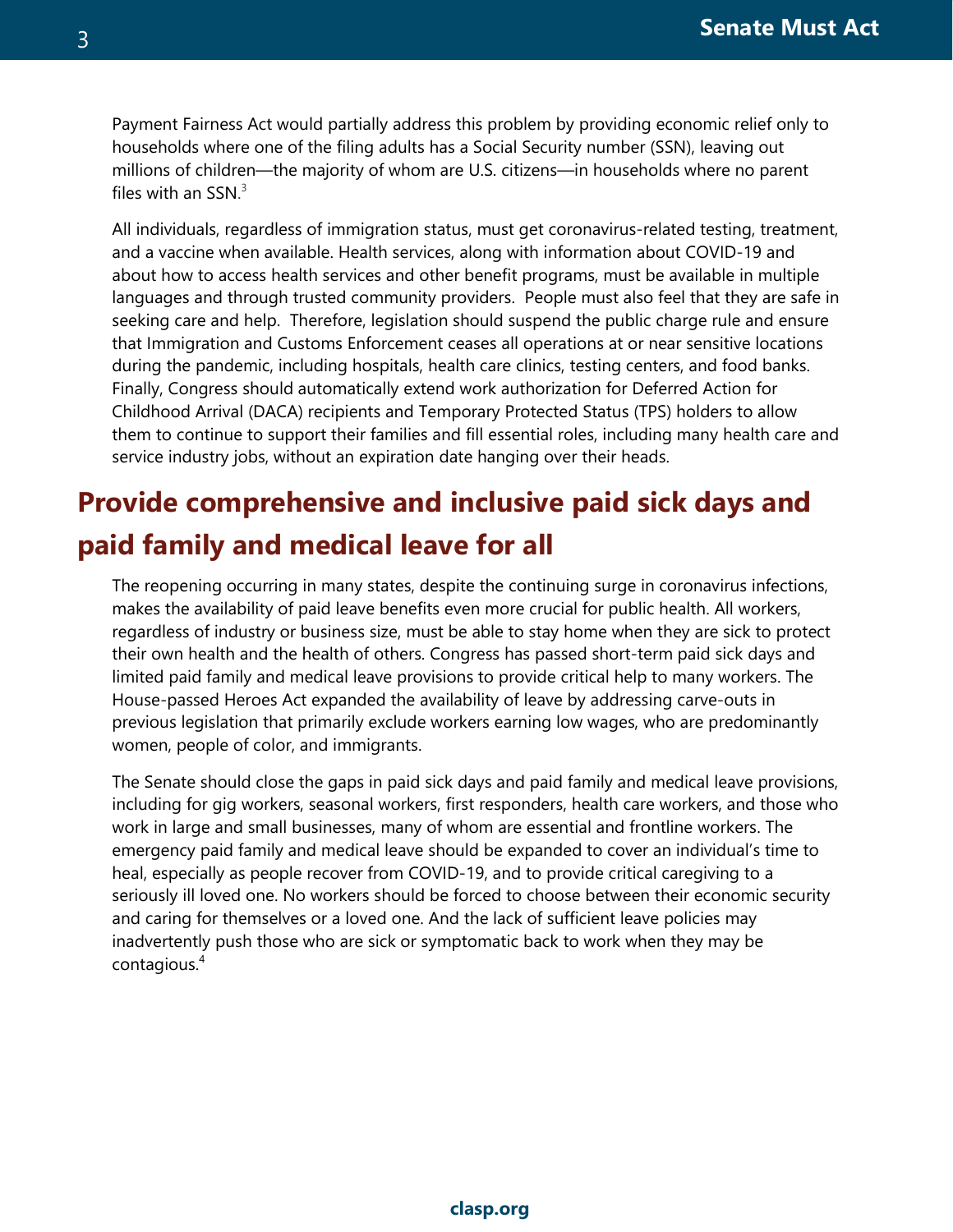## **Expand health and mental health services and income and nutrition supports for people in need**

#### *Health and Mental Health*

The COVID-19 pandemic is a public health crisis that necessitates access to health coverage for all, regardless of income, immigration status, race, or ethnicity. The Senate should ensure that everyone has access to coronavirus-related testing and treatment without risking their financial security. The federal government should further enhance the Medicaid match rate, or FMAP, to cover a larger share of Medicaid costs, which will relieve the financial burden of this health and economic emergency on states. Congress should also continue both the enhanced FMAP and the "maintenance of effort" requirements that prohibit states from cutting people off Medicaid or creating new policies that restrict enrollment until the economy recovers.

Existing disparities in the health system have exacerbated the health effects of the pandemic for communities of color. The disproportionate impact of the coronavirus in Black, Latinx, Indigenous, and Pacific Islander communities—including in their rates of infection and death needs urgent attention. The Senate must invest in coronavirus testing for Black, Latinx, Indigenous, and Pacific Islander residents in rural and urban communities; meet the resource needs of hospitals, community health centers, and other medical facilities that serve large percentages of patients of color and Medicaid recipients; and prioritize the distribution of personal protective equipment (PPE) within communities of color, and to employers and industries that traditionally hire a large percentage of people of color as "essential workers."<sup>5</sup>

The stress and isolation created by the pandemic and the necessary response make it clear that mental health must be a central part of the response. The Senate must ensure that states have resources to cover mental and behavioral health services as needs increase and budgets are compromised. Stimulus packages should include emergency grants to address the capacity of mental and behavioral health professionals, including resources for telemental health services, to address mental health needs for all, including frontline staff and health care workers. Additionally, the definition of "qualified providers" must be expanded to include doulas, peer support specialists, and other providers reaching people who do not trust the current medical system. These professionals must be provided adequate reimbursement as well as proper PPE. Healing-centered practices must be prioritized, including providing funds directly to community based organizations, as well as funds to effective mobile crisis models. Even with emergency funding for mental health services, communities must be prepared to meet an enormous need for addressing trauma well beyond the immediate public health crisis, through telemental health services and other supports.<sup>6</sup>

#### *Income Supports*

With millions of individuals in households with low incomes having lost jobs or earnings, additional income supports are needed to meet basic needs, including rent and groceries.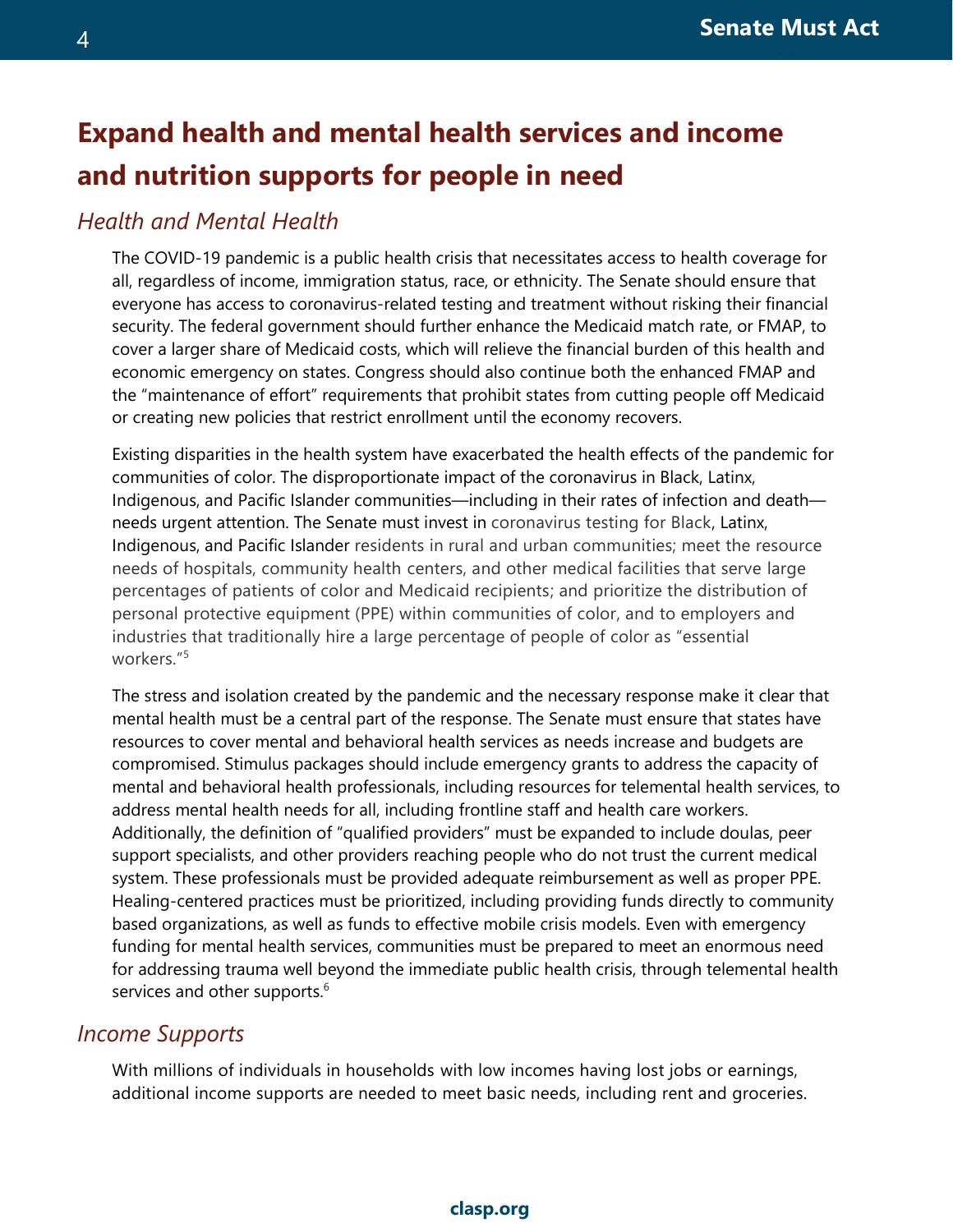Most recipients of CARES Act economic stimulus payments have likely already spent their funds, and enhanced unemployment benefits are set to expire at the end of this month. These income supports cushioned many households from experiencing hardship and increased poverty.<sup>7</sup>

If income supports are not extended, many more households will be at great economic risk. The Senate should build on the stimulus payments and unemployment programs it has already enacted to provide another round of stimulus, continue enhanced unemployment benefits, and provide stimulus for those who were left out from the initial round of assistance. As in the House-passed legislation, these benefits should be available to all in need, including immigrants and those who file with ITINs, and not subject to public charge or other immigration-related restrictions. These benefits should also be available to people with child support payments in arrears, as well as individuals impacted by the criminal justice system, including those who are formerly incarcerated and those who have an arrest record or felony conviction. Many may need navigation assistance—especially if they haven't needed to file taxes or are new to the benefits system. In addition, the Senate should provide states with a significant pool of funds targeted to supporting people with low incomes. The Pandemic TANF Assistance Act would fund targeted emergency economic supports and subsidized employment for people with low incomes.<sup>8</sup> Finally, expansions of the Child Tax Credit and Earned Income Tax Credit could also provide valuable income support to help stabilize families.<sup>9</sup>

#### *Nutrition*

Food insecurity has grown rapidly in the wake of the COVID 19 outbreak, including alarmingly among families with young children. Data collected by the U.S. Census indicates that nearly 14 million children in the nation are not getting enough to eat because their families can't afford more food. About 3 in 10 Black households with children and 1 in 4 Hispanic households with children are experiencing child food insecurity.<sup>10</sup>

The Senate must meet the widespread need for nutrition assistance by increasing the maximum Supplemental Nutrition Assistance Program (SNAP) benefit for all recipients by 15 percent and increasing the monthly minimum benefit. Increasing SNAP benefits not only reduces hardship, but also has a significant economic stimulus effect by infusing dollars into local economies as recipients purchase food.<sup>11</sup> Suspending SNAP time limits and other changes that would reduce SNAP eligibility and benefits must also be assured. Congress should allow states to provide Disaster SNAP and waive the rules that limit access to SNAP by college students with low incomes.

### **Invest in child care as an essential work support**

Child care is an essential part of our economy, preparing children for the future and enabling parents and caregivers to work, all while employing a large workforce. However, years of disinvestment have created a precarious system that is now on the verge of collapse in the face of the coronavirus pandemic. The child care industry has lost more than 258,000 jobs since February  $-$  roughly a quarter of all jobs across the sector nationwide.<sup>12</sup> Large numbers of child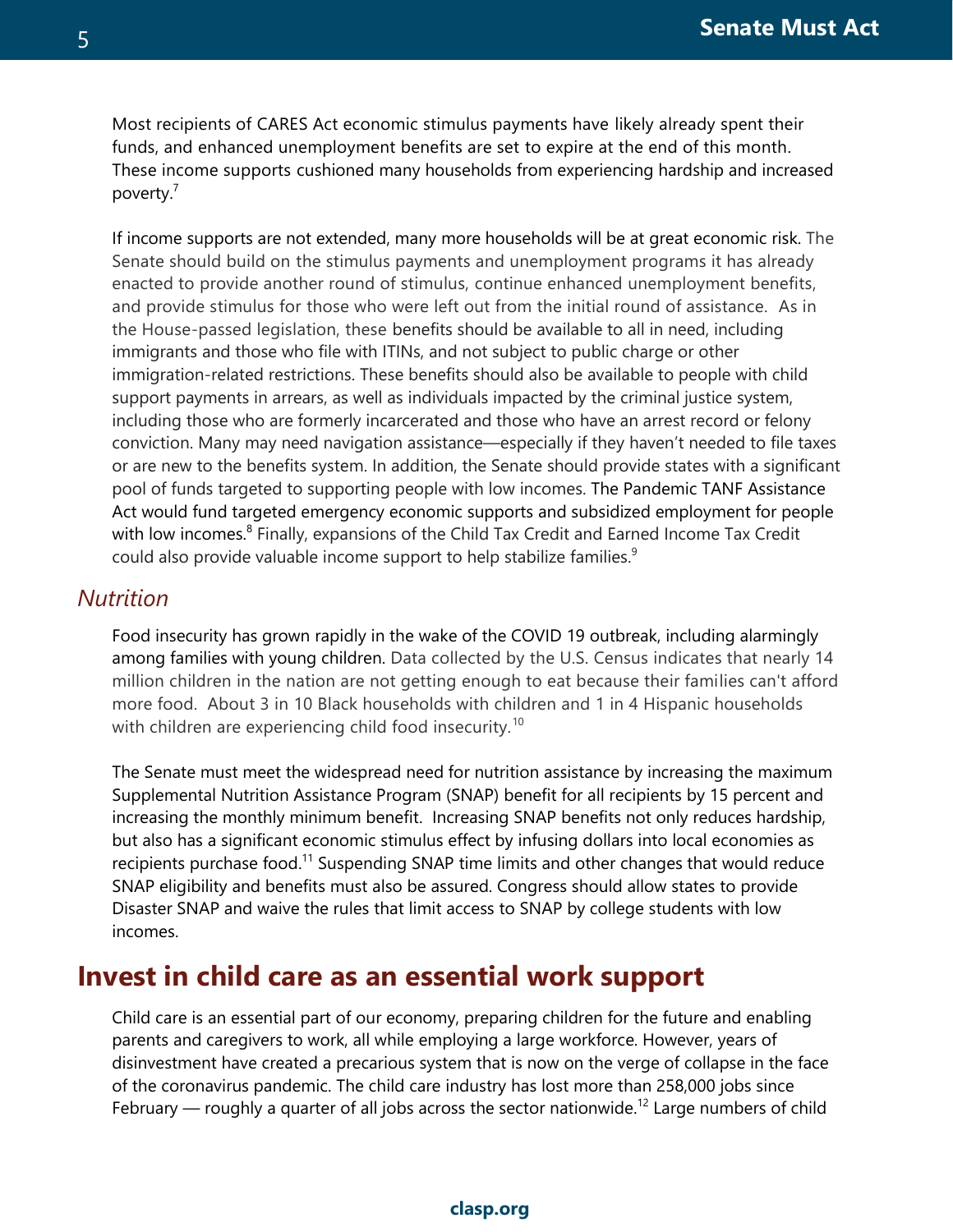care programs are facing permanent closures absent federal resources to stay afloat.<sup>13</sup> Without significant public investment, the supply of child care in communities with low incomes in particular is likely to be hard hit, with devastating consequences for children and parents if they are unable to access safe, stable child care as states and communities reopen, and thousands of women—disproportionately women of color—who work in the child care profession will lose their livelihoods. Congress must invest significant resources to shore up the child care industry and ensure its continuity to support workers during and after the current crisis. CLASP estimates the child care sector needs \$9.6 billion each month during the pandemic to support essential workers and sustain the existing child care providers at great risk of permanent closures<sup>14</sup>—and even more funding would be required to safely provide care to the children of non-essential workers while the pandemic continues. The *Child Care Is Essential Ac*t, introduced in the House and Senate, would provide \$50 billion in funding to support child care providers and provide relief for child care payments to families.<sup>15</sup>

## **Create employment opportunities for people with low incomes, including communities of color, youth and young adults, and individuals impacted by the criminal justice system**

Soaring unemployment and underemployment is highest for Black and Latinx workers due to systemic barriers to employment that existed long before the pandemic. Among the exceedingly high unemployment figures, the most recent data show young adult workers with a dramatic increase in unemployment, reaching  $25.7$  percent.<sup>16</sup>

Workers need support getting the necessary education and training to return to good jobs with family sustaining wages and benefits. In addition to investing in federal workforce development, adult education, and postsecondary education programs, the Senate should fund subsidized employment and get people back to work safely when public health allows. State and local workforce development systems need resources as they consider how to continue to serve some of our nation's most disadvantaged in the midst of a global pandemic. Now is the time to strengthen and expand these programs to serve individuals and communities that are being hardest hit by the immediate loss of work and income and long-term effects of the economic crisis.

Congress should address the structural barriers to educational and employment opportunities faced by young workers and would-be workers to ensure that targeted investments improve their economic stability. This will include a combination of immediate access to a range of supports, including cash assistance, nutrition services, and health care and mental health access, while addressing longer-term educational and employment needs. Congress should also fund a large-scale subsidized employment program that is ready to go when people can return to work safely and should strengthen and expand existing federal workforce development programs with targeted attention to youth and young adults.<sup>17</sup>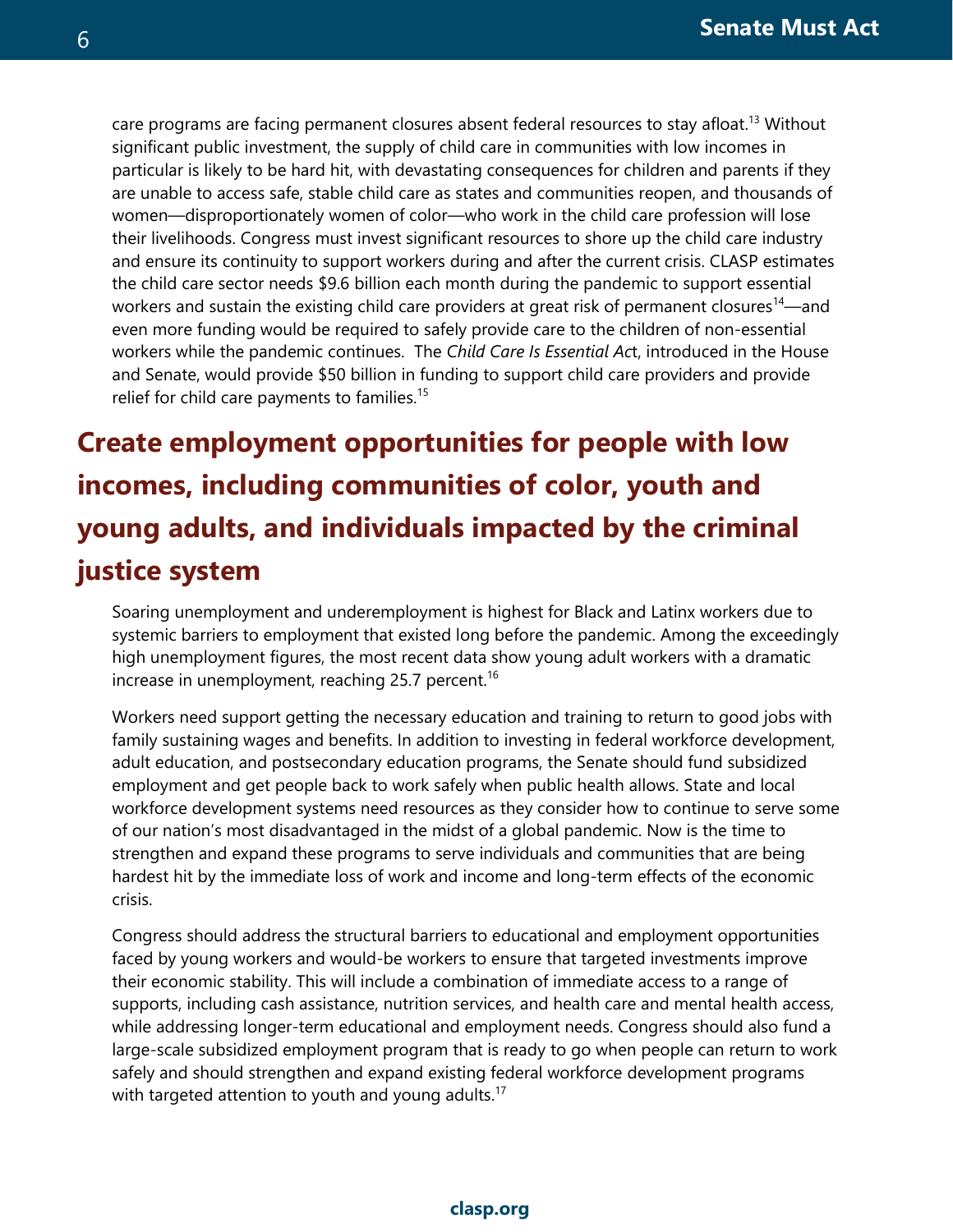Many structural and systemic factors contribute to barriers to work. These include mass incarceration and implicit biases in the criminal justice system; racism and discrimination; segregation and isolation; policy and investment failures in the K-12 and postsecondary systems; and major gaps in access to and in investment in crucial supports for work, including child care, health, and behavioral health. Prior to the COVID-19 pandemic, formerly incarcerated individuals were unemployed at a rate of over 27 percent, with the rate disproportionately higher for Black men and Black women at 35.2 and 43.6 percent, respectively.<sup>18</sup> This prepandemic unemployment rate of 27 percent, which was nearly five times higher than the rate for the U.S. population, is due to structural barriers such as discrimination, arbitrary licensing bans, and more, which preclude formerly incarcerated individuals from working. People impacted by the justice system face heightened challenges finding quality employment and economic stability. Investments in a national jobs programs and quality career pathways should include resources to address the systemic barriers faced by people impacted by the justice system.<sup>19</sup>

## **Provide fiscal relief for state and local governments to maintain core services critical for public health and economic recovery**

Fiscal relief is imperative to meet immediate funding needs and to prevent a dramatic shortfall in state budgets that will force cuts in critical government services.<sup>20</sup> States and localities need immediate resources to secure the health and wellbeing of all during the public health crisis and ensure that people most impacted by the crisis are able to meet their basic needs. As food insecurity and housing insecurity plague households, governments will need fiscal relief to address basic needs and should receive funds to target towards individual and communities most in need. Fiscal relief to states will be imperative to ensure educational opportunities for children whose learning has already been upended by the pandemic. Moreover, governments have faced increased administrative costs because programs, such as unemployment insurance, are experiencing increased demand, which has led to delays in payments for households in need.

Averting dramatic state budget cuts is essential to avoid continuing the health crisis and compounding the economic crisis. Lessons from the Great Recession tell us that federal resources will be key to preventing state cuts in critical infrastructure, including health, elementary and postsecondary education, and human service needs now and into the future. As discussed above, a key component of state fiscal relief should be an increase in the Medicaid match rate, or FMAP, to cover a larger share of Medicaid costs, which will relieve the financial burden on states.

Fiscal relief will be essential to maintaining services for people with low incomes through the economic recovery. Policymakers must make critical investments now in child care, state and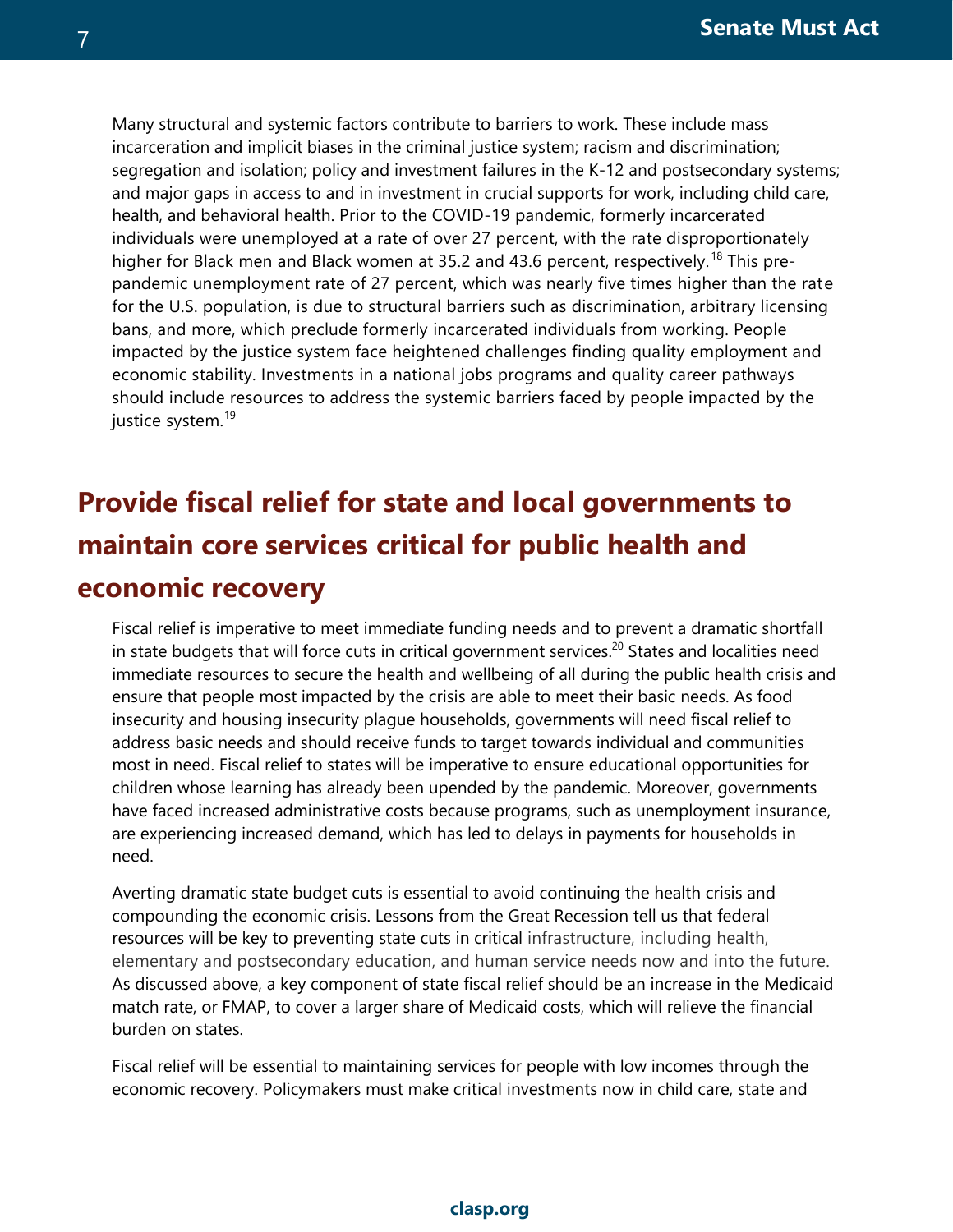local workforce development programs, and postsecondary education, including community colleges, Historically Black Colleges and Universities (HBCUs), Hispanic-Serving Institutions, Tribal Colleges and Universities, Predominantly Black Institutions and other minority-serving institutions. Investments in postsecondary education will ensure that institutions are affordable for students with low incomes and that they are able in this and future public health crises to alter services such as expanded infrastructure for online learning. Emergency aid directed to students, including students of color, DACA recipients, and undocumented students, can help to cover the cost of food, housing, child care, health care, computers, learning materials, and other expenses during this national emergency.<sup>21</sup> Students with low incomes, especially students of color and immigrants, were already struggling to access and afford a high-quality postsecondary education before this unprecedented crisis and need these essential supports to succeed in school $^{22}$ 

### **Conclusion**

Today's unprecedented public health and economic crisis necessitates a response that matches the scale and severity of the crisis. The COVID 19 pandemic is worsening structural inequities in income and material hardship, in particular among Black and Latinx households. $^{23}$  Solutions must prioritize communities of color that have historically been excluded or harmed by public policies. Ongoing, affordable health care for all makes everyone safer. Comprehensive paid sick days and paid family and medical leave programs for all workers will ensure that everybody can get back to work safely and take time for illness and caregiving needs when they need it, not just for this public health emergency.<sup>24</sup> Given the scale of the crisis, Congressional response should not be limited by pre-prescribed funding levels or arbitrary timelines. Now is the time to begin a sustained commitment to ensuring the wellbeing of everyone. The response should provide the level of economic stimulus and public supports necessary to ameliorate hardship for families and support states and localities as the virus continues to threaten the stability of our economy—and communities—now and into the future. The Senate should take up action to address this crisis immediately and together, the House and Senate should pass legislation that responds to the tremendous needs of individuals, families, and states.

## **Endnotes**

<sup>1</sup> CLASP, *HEROES Act Supports States, Cities, and Many People Overlooked by Early Relief Bills -- Yet More Funds Still Needed,* 2020, **[https://www.clasp.org/press-room/press-releases/heroes-act-supports](https://www.clasp.org/press-room/press-releases/heroes-act-supports-states-cities-and-many-people-overlooked-early-relief)[states-cities-and-many-people-overlooked-early-relief.](https://www.clasp.org/press-room/press-releases/heroes-act-supports-states-cities-and-many-people-overlooked-early-relief)**

<sup>2</sup> CLASP, "With "Mixed Status" Immigrant Families Left Out of COVID-19 Relief, Children's Groups Outline Priorities for Congress," April 17, 2020,

**[https://www.clasp.org/press-room/press-releases/mixed-status-immigrant-families-left-out-covid-](https://www.clasp.org/press-room/press-releases/mixed-status-immigrant-families-left-out-covid-19-relief-children-s-groups)[19-relief-children-s-groups.](https://www.clasp.org/press-room/press-releases/mixed-status-immigrant-families-left-out-covid-19-relief-children-s-groups)**

<sup>3</sup> CLASP, *Overcoming COVID-19 Together: How to Include Immigrant Families in Federal Relief Programs,*  2020, **[https://www.clasp.org/publications/fact-sheet/overcoming-covid-19-together-how-include](https://www.clasp.org/publications/fact-sheet/overcoming-covid-19-together-how-include-immigrant-families-federal-relief)[immigrant-families-federal-relief.](https://www.clasp.org/publications/fact-sheet/overcoming-covid-19-together-how-include-immigrant-families-federal-relief)**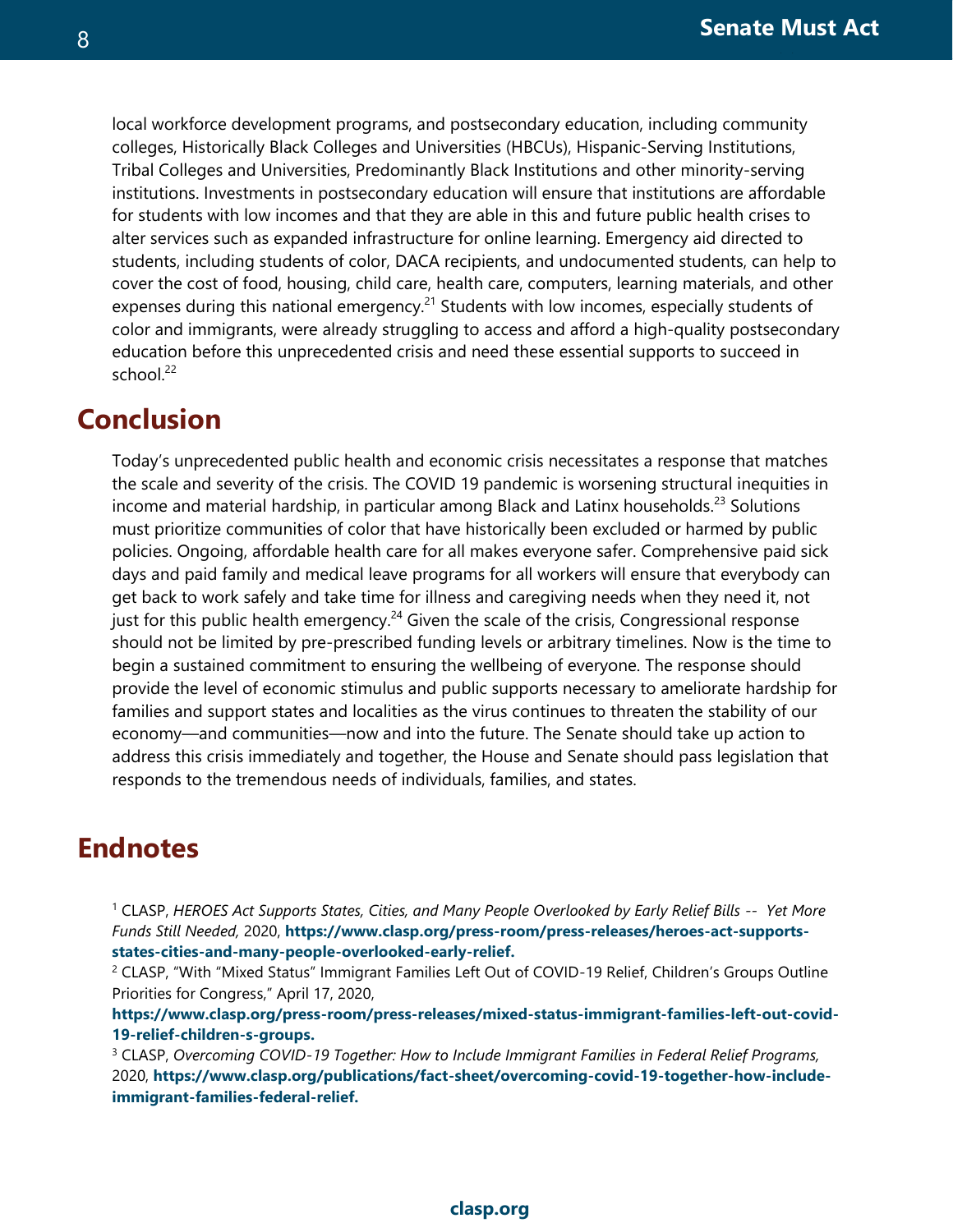<sup>4</sup> CLASP, *Paid Sick Days and Paid Leave Provisions in FFCRA and CARES Act,* CLASP, 2020,

**[https://www.clasp.org/publications/fact-sheet/paid-sick-days-and-paid-leave-provisions-ffcra](https://www.clasp.org/publications/fact-sheet/paid-sick-days-and-paid-leave-provisions-ffcra-and-cares-act)[and-cares-act](https://www.clasp.org/publications/fact-sheet/paid-sick-days-and-paid-leave-provisions-ffcra-and-cares-act)**.

5 Jamie R. Riley, "When America Catches the Flu, Black People Die," *CLASP,* April 24, 2020,

**[https://www.clasp.org/blog/when-america-catches-flu-black-people-die.](https://www.clasp.org/blog/when-america-catches-flu-black-people-die)**

6 Isha Weerasinghe, *Mental and Behavioral Health System Fixes During the COVID-19 Crisis, and Beyond*, CLASP, April 16, 2020,

**[https://www.clasp.org/publications/report/brief/mental-and-behavioral-health-system-fixes](https://www.clasp.org/publications/report/brief/mental-and-behavioral-health-system-fixes-during-covid-19-crisis-and)[during-covid-19-crisis-and.](https://www.clasp.org/publications/report/brief/mental-and-behavioral-health-system-fixes-during-covid-19-crisis-and)**

<sup>7</sup> Jason DeParle, Vast Federal Aid Has Capped Rise in Poverty, Studies Find, June 21, 2020, New York Times, **[https://www.nytimes.com/2020/06/21/us/politics/coronavirus-poverty.html.](https://www.nytimes.com/2020/06/21/us/politics/coronavirus-poverty.html)**

<sup>8</sup> LaDonna Pavetti, *Pandemic TANF Assistance Will Provide Much Needed Aid, Protections to Families With the Least,* Center on Budget and Policy Priorities, 2020, **[https://www.cbpp.org/blog/pandemic-tanf](https://www.cbpp.org/blog/pandemic-tanf-assistance-act-will-provide-much-needed-aid-protections-to-families-with-the)[assistance-act-will-provide-much-needed-aid-protections-to-families-with-the.](https://www.cbpp.org/blog/pandemic-tanf-assistance-act-will-provide-much-needed-aid-protections-to-families-with-the)**

<sup>9</sup> Chuck Marr, Stephanie Hingtgen, Arloc Sherman and Katie Windham, *Temporarily Expanding Child Tax Credit and Earned Income Tax Credit Would Deliver Effective Stimulus, Help Avert Poverty Spike,* Center on Budget and Policy Priorities, May 8, 2020, **[https://www.cbpp.org/research/federal-tax/temporarily](https://www.cbpp.org/research/federal-tax/temporarily-expanding-child-tax-credit-and-earned-income-tax-credit-would)[expanding-child-tax-credit-and-earned-income-tax-credit-would](https://www.cbpp.org/research/federal-tax/temporarily-expanding-child-tax-credit-and-earned-income-tax-credit-would)**.

<sup>10</sup> Lauren Bauer, *About 14 million children in the US are not getting enough to eat, Brookings, 2020,* **[https://www.brookings.edu/blog/up-front/2020/07/09/about-14-million-children-in-the-us-are](https://www.brookings.edu/blog/up-front/2020/07/09/about-14-million-children-in-the-us-are-not-getting-enough-to-eat/)[not-getting-enough-to-eat/.](https://www.brookings.edu/blog/up-front/2020/07/09/about-14-million-children-in-the-us-are-not-getting-enough-to-eat/)**

<sup>11</sup> Brynne Keith-Jennings And Dottie Rosenbaum, *SNAP Benefit Boost in 2009 Recovery Act Provided Economic Stimulus and Reduced Hardship,* CBPP, March 31 2015, **[https://www.cbpp.org/research/food](https://www.cbpp.org/research/food-assistance/snap-benefit-boost-in-2009-recovery-act-provided-economic-stimulus-and)[assistance/snap-benefit-boost-in-2009-recovery-act-provided-economic-stimulus-and.](https://www.cbpp.org/research/food-assistance/snap-benefit-boost-in-2009-recovery-act-provided-economic-stimulus-and)** 

<sup>12</sup> Bureau of Labor Statistics, *Data Retrieval: Employment, Hours, and Earnings (CES),* 2018, **<https://www.bls.gov/webapps/legacy/cesbtab1.htm>**.

<sup>13</sup> Lauren Hogan, et al., *Holding on Until Help Comes: A Survey Reveals Child Care's Fight to Survive,*  National Association for the Education of Young Children, 2020,

**[https://www.naeyc.org/sites/default/files/globally-shared/downloads/PDFs/our-work/public](https://www.naeyc.org/sites/default/files/globally-shared/downloads/PDFs/our-work/public-policy-advocacy/holding_on_until_help_comes.survey_analysis_july_2020.pdf)[policy-advocacy/holding\\_on\\_until\\_help\\_comes.survey\\_analysis\\_july\\_2020.pdf.](https://www.naeyc.org/sites/default/files/globally-shared/downloads/PDFs/our-work/public-policy-advocacy/holding_on_until_help_comes.survey_analysis_july_2020.pdf)**

<sup>14</sup> CLASP, "At Least \$9.6 Billion Needed Each Month to Preserve Child Care System Nationwide Through Pandemic," April 23, 2020 **[https://www.clasp.org/press-room/press-releases/analysis-least-96](https://www.clasp.org/press-room/press-releases/analysis-least-96-billion-needed-each-month-preserve-child-care-system) [billion-needed-each-month-preserve-child-care-system.](https://www.clasp.org/press-room/press-releases/analysis-least-96-billion-needed-each-month-preserve-child-care-system)**

<sup>15</sup> CLASP, *CLASP Applauds New Child Care Bill, Releases State Impact Figures,* 2020,

**[https://www.clasp.org/press-room/press-releases/clasp-applauds-new-child-care-bill-releases](https://www.clasp.org/press-room/press-releases/clasp-applauds-new-child-care-bill-releases-state-state-impact-figures)[state-state-impact-figures.](https://www.clasp.org/press-room/press-releases/clasp-applauds-new-child-care-bill-releases-state-state-impact-figures)**

<sup>16</sup> U.S. Bureau of Labor Statistics, "Labor Force Statistics from the Current Population Survey", May 2020, **<https://www.bls.gov/web/empsit/cpseea10.htm>**.

<sup>17</sup> Kisha Bird and Rosa M. García, "CLASP COVID-19 Workforce Response Recommendations," CLASP, April 8, 2020,

**[https://www.clasp.org/publications/testimony/comments/clasp-covid-19-workforce-response](https://www.clasp.org/publications/testimony/comments/clasp-covid-19-workforce-response-recommendations)[recommendations.](https://www.clasp.org/publications/testimony/comments/clasp-covid-19-workforce-response-recommendations)**

<sup>18</sup> Lucius Couloute and Daniel Kopf, *Out of Prison & Out of Work: Unemployment among formerly incarcerated people*, Prison Policy Initiative, July 2018,

**[https://www.prisonpolicy.org/reports/outofwork.html.](https://www.prisonpolicy.org/reports/outofwork.html)**

<sup>19</sup> Duy Pham and Kisha Bird, "COVID-19 Response Must Include Youth and Adults Impacted by the Criminal Justice System," CLASP, April 3, 2020,

**[https://www.clasp.org/blog/covid-19-response-must-include-youth-and-adults-impacted-criminal-](https://www.clasp.org/blog/covid-19-response-must-include-youth-and-adults-impacted-criminal-justice-system)**